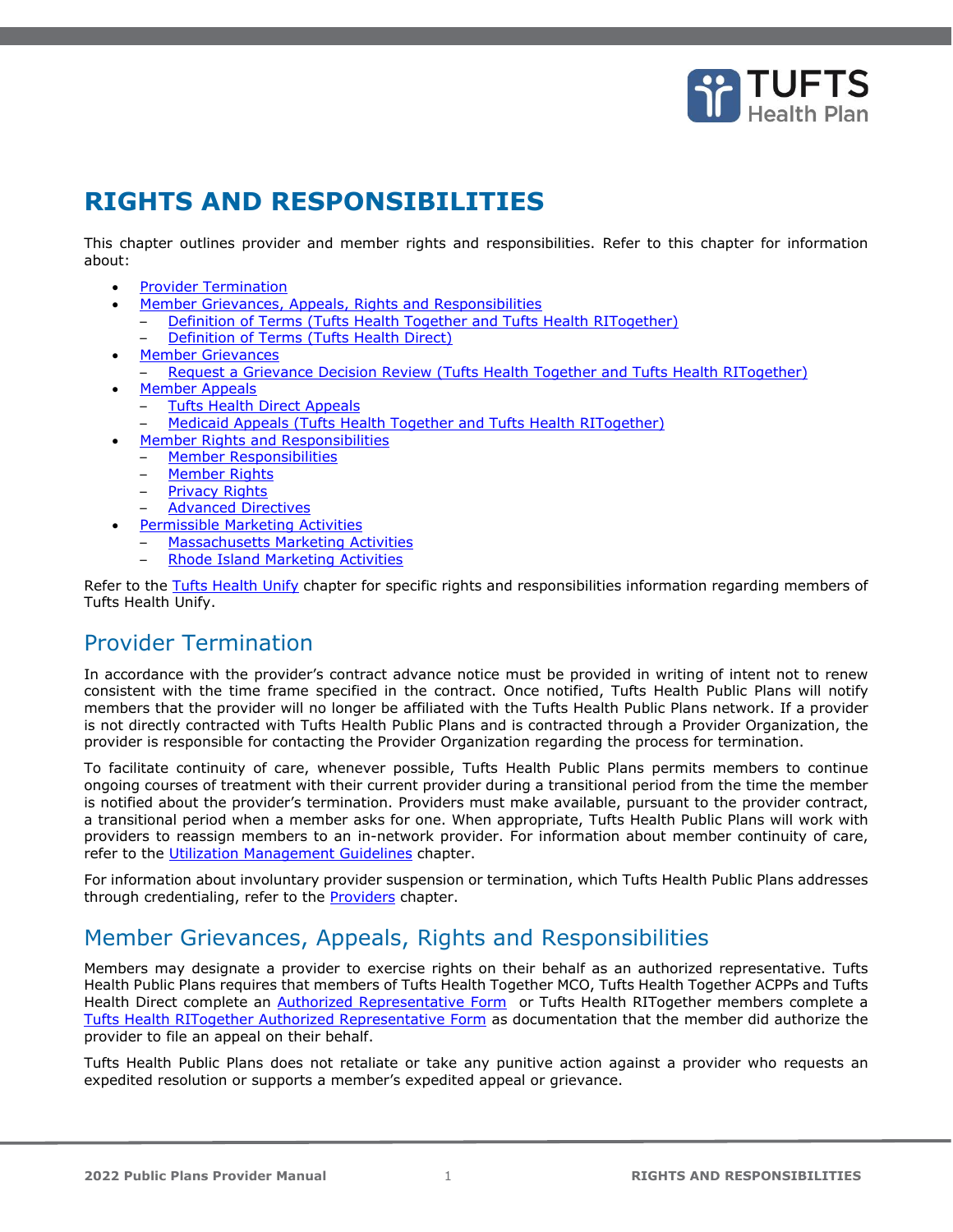

### <span id="page-1-0"></span>Definition of Terms (Tufts Health Together and Tufts Health RITogether)

An **authorized representative** is a person authorized in writing or allowed by law to act on a member's behalf regarding a specific grievance, grievance decision review, internal appeal or external review. If a member is not able to pick an authorized representative, in a case where one is needed, a guardian, conservator, holder of a power of attorney, or family member, in that order of priority, may be named the member's authorized representative or may pick another person to be the member's authorized representative. If the member is under the age of 18 and is able by law to consent to a medical procedure, they can also pick an authorized representative without the consent of a parent or guardian.

A **grievance** is when a member or a member's authorized representative tells Tufts Health Public Plans they are dissatisfied with any action or inaction other than an adverse action (for Tufts Health Together members) or adverse determination (for Tufts Health Direct or Tufts Health RITogether members). A grievance for Tufts Heath RITogether members may also include a request for disenrollment. Grievances may relate to quality of care or services provided; aspects of interpersonal communication, such as a provider's or a Tufts Health Public Plans employee's unprofessional behavior; failure to respect a member's rights; a disagreement a member may have with Tufts Health Public Plans' decision not to approve a request that an internal appeal be expedited; or a disagreement with Tufts Health Public Plans' request(s) to extend the time frames for resolving an authorization decision or an internal appeal.

An **internal appeal** is an oral or written request for Tufts Health Public Plans to review any adverse action/determination.

An **external review/appeal** is a request for an external medical review agency to review Tufts Health Public Plans' final internal appeal decision. An external review may be with the state fair hearing agency of the external appeal medical review agency, including the Office of Medicaid's Board of Hearings (BOH) in Massachusetts and the Office of the Health Insurance Commissioner (OHIC) in Rhode Island.

An **expedited appeal** is an oral or written request for an expedited review of an adverse action/determination when a member's life, physical or mental health, or ability to attain, maintain or regain maximum function will be at risk if we follow our standard time frames when reviewing the member's request.

**Adverse actions** (whether actions or inactions) are when:

- Tufts Health Public Plans denies payments for all or part of a requested service
- A provider fails to provide covered services within the time frames we describe in the applicable *Member Handbook*
- Tufts Health Public Plans denies or limits authorization for a requested service
- Tufts Health Public Plans reduces, suspends or ends a service previously authorized
- Tufts Health Public Plans does not act on a prior authorization request within the time frames described in the applicable *Member Handbook*
- Tufts Health Public Plans does not follow the internal appeal time frames described in the applicable *Member Handbook*
- Tufts Health Public Plans denies a RITogether member's request to dispute financial liability

A **grievance decision** review is our process for reviewing one of our grievance decisions at the provider's request as a Tufts Health Public Plans member's authorized representative.

#### <span id="page-1-1"></span>Definition of Terms (Tufts Health Direct)

An **adverse determination** is a decision, based upon a review of information the member or the member's authorized representative provides to Tufts Health Public Plans or the designated utilization review organization to deny, reduce, modify or end an admission, continued inpatient stay or the receipt of any other services for failing to meet the requirements for coverage based on medical necessity, appropriateness of health care setting, and level of care or effectiveness.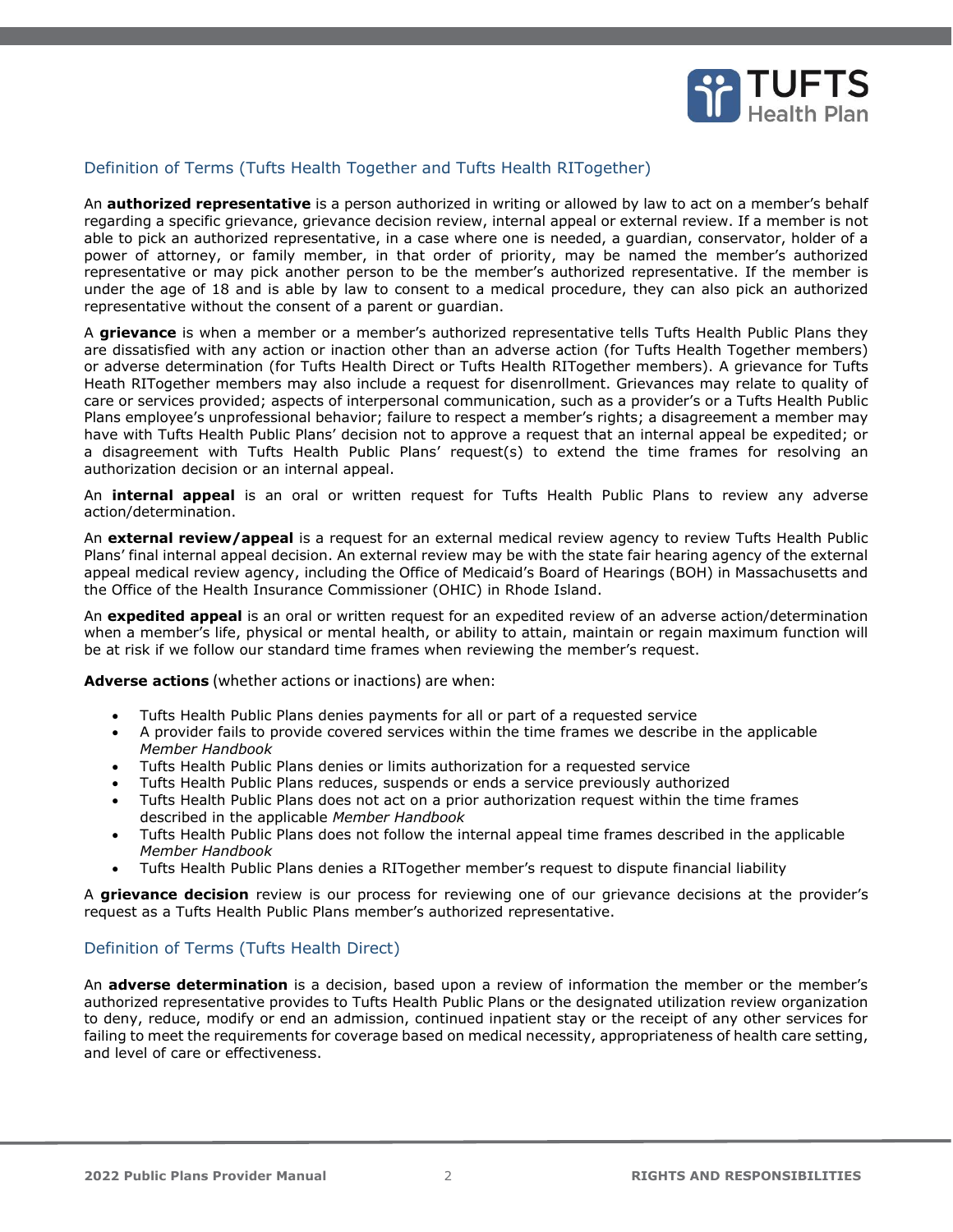

## <span id="page-2-0"></span>Member Grievances

As a member's authorized representative, providers may file a grievance in the following ways:

| <b>Product</b>                       | <b>Phone</b>                                     | <b>Fax</b>   | Mail                                                                                              | In person                                                          |
|--------------------------------------|--------------------------------------------------|--------------|---------------------------------------------------------------------------------------------------|--------------------------------------------------------------------|
| Tufts Health<br>Public Plans -<br>MA | 888.257.1985<br><b>TTY/TTD: 711</b>              | 617.972.9509 | Tufts Health Plan<br>Attn: Appeals &<br>Grievances Department<br>P.O. Box 474<br>Canton, MA 02021 | 1 Wellness Way<br>Canton, MA 02021 <sup>1</sup>                    |
| Tufts Health<br>Public Plans -<br>RI | 866.738.4116 <sup>2</sup><br><b>TTY/TTD: 711</b> | 857.304.6406 | Tufts Health Plan<br>Attn: Grievance<br>Coordinator<br>P.O. Box 474<br>Canton, MA 02021           | 75 Fountain Street<br>Floor 1<br>Providence, RI 02903 <sup>2</sup> |

Members may file a grievance at any time. Tufts Health Public Plans will offer assistance in the filing process as needed. Tufts Health Public Plans will not take action on a member's grievance from anyone other than the member unless the member signs an **Authorized Representative Form** (for Massachusetts Members) or **Tufts** [Health RITogether Authorized Representative Form](https://tuftshealthplan.com/documents/members/forms/rit-authorized-representative-form) (for RITogether Members) or submits other legal documentation designating an authorized representative. Members may call the number listed above to request the appropriate form. If the signed Authorized Representative Form is not received within 30 calendar days of the initial request, Tufts Health Public Plans will dismiss the grievance.

Once a grievance is filed by a member or authorized representative, Tufts Health Public Plans will:

- Inform the member or authorized representative that the grievance was received by sending a written notice within one business day (Massachusetts) or five calendar days (Rhode Island)
- Look into and resolve the grievance within 30 calendar days (Massachusetts) or 90 calendar days (Rhode Island) from when the grievance is received
- Communicate to the member or authorized representative, in writing, of the outcome of the grievance, which will include the information considered, and explain the decision
- Provide interpreter services and offer assistance upon request

#### <span id="page-2-1"></span>Request a Grievance Decision Review (Tufts Health Together and Tufts Health RITogether)

If a member is dissatisfied with how Tufts Health Public Plans resolved a grievance, the member, or provider as an authorized representative, may request a grievance decision review from in the same ways that members can file a grievance, as described previously.

Once a grievance decision review request is filed by a member or an authorized representative, Tufts Health Public Plans will:

- Inform the authorized representative or the member that the grievance decision review request was received by sending a written notice within one business day (Massachusetts) or five calendar days (Rhode Island)
- Look into the substance of the request, including any aspect of clinical care involved
- Resolve the grievance decision review within 30 calendar days (Massachusetts) or 90 calendar days (Rhode Island) of getting the request and let the member or authorized representative know of the outcome in writing
- Document the substance of the grievance decision review request and the actions taken
- Provide interpreter services and offer assistance upon request

<sup>&</sup>lt;sup>1</sup> Tufts Health Plan's Massachusetts office is open Monday through Friday, from 8 a.m. to 5 p.m., excluding holidays.

 $2$  Tufts Health Plan's Rhode Island office is open Monday through Friday, from 8 a.m. to 6 p.m., excluding holidays.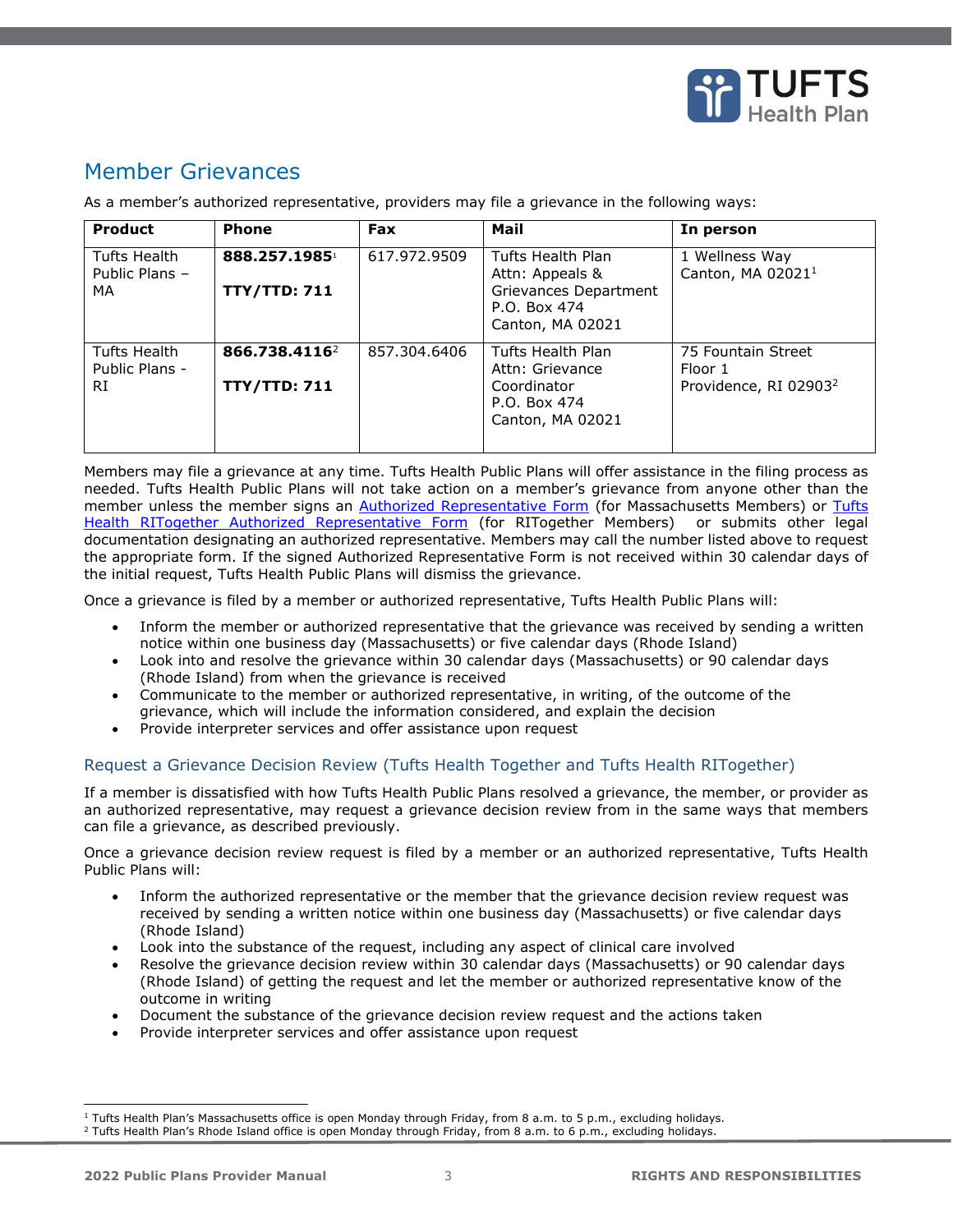

## <span id="page-3-0"></span>Member Appeals

The appeals process differs by plan. Refer to the appropriate section below depending on the Member's plan.

Refer to the Tufts Health Unify chapter for Tufts Health Unify member appeals information.

**Note**: Tufts Health Public Plans will not take action on a member's appeal from anyone other than the member unless the member signs an Authorized Representative Form or submits other legal documentation selecting the provider, a family member, friend, or legal guardian as an authorized representative. If the member does not complete the Authorized Representative Form in a timely fashion, the appeal will be dismissed. For expedited appeals, or when a member is inpatient, Tufts Health Public Plans will allow the appeal process to proceed without the Authorized Representative Form. However, we do require that an Authorized Representative Form is completed, for Tufts Health Together MCO, Tufts Health Together ACPP or Tufts Health RITogether as documentation that the member had, in fact, authorized the provider to file the expedited appeal on the member's behalf.

## <span id="page-3-1"></span>Tufts Health Direct Appeals

The following appeals information is for Tufts Health Direct Members.

### **Request an Internal Appeal**

A member, an in-network provider on behalf of a member, or an authorized representative of the member may file an internal appeal within 180 calendar days of an adverse determination. To process an internal appeal request, Tufts Health Public Plans requires a copy of the notice of adverse determination and any additional information about the internal appeal. File an internal appeal in the following ways:

| <b>Phone</b> | Fax          | Mail                                                                     | In person      |
|--------------|--------------|--------------------------------------------------------------------------|----------------|
| 888.257.1985 | 857.304.6321 | Tufts Health Plan                                                        | 1 Wellness Way |
| TTY/TTD: 711 |              | Attn: Appeals & Grievances   Canton, MA 02021 <sup>1</sup><br>Department |                |
|              |              | P.O. Box 474                                                             |                |
|              |              | Canton, MA 02021                                                         |                |

A member, provider or authorized representative has 180 days to request an internal appeal, however, acting as soon as possible is encouraged.

Tufts Health Public Plans will let the member and the provider or authorized representative know that the internal appeal request was received by sending a written notice within one business day, or 48 hours, whichever is less.

## **Service Continuation During the Internal Appeal**

If a Tufts Health Direct member files an appeal concerning the termination of ongoing coverage or treatment, Tufts Health Public Plans will continue the disputed coverage at our expense through the end of the appeal process as long as the member or authorized representative requests the internal appeal in a timely manner, based on the course of treatment. Ongoing coverage or treatment includes only services that had previously been authorized, and does not include services that were terminated pursuant to a specific time- or episoderelated exclusion from the member's contract for benefits, unless:

- The treatment or proposed treatment that is the subject of the appeal is, in the opinion of the physician responsible, medically necessary
- A denial of coverage for such services would create substantial risk of serious harm to the patient
- Such risk of serious harm is so immediate that the provision of such services should not await the outcome of the appeal process

#### **Standard Internal Appeal Time Frames**

Tufts Health Public Plans will review and make a decision about internal appeal requests within 30 calendar days from the date the request is received. Any Tufts Health Direct member internal appeal not properly acted on by Tufts Health Public Plans within the time frames specified will be decided in the member's favor. Time limits any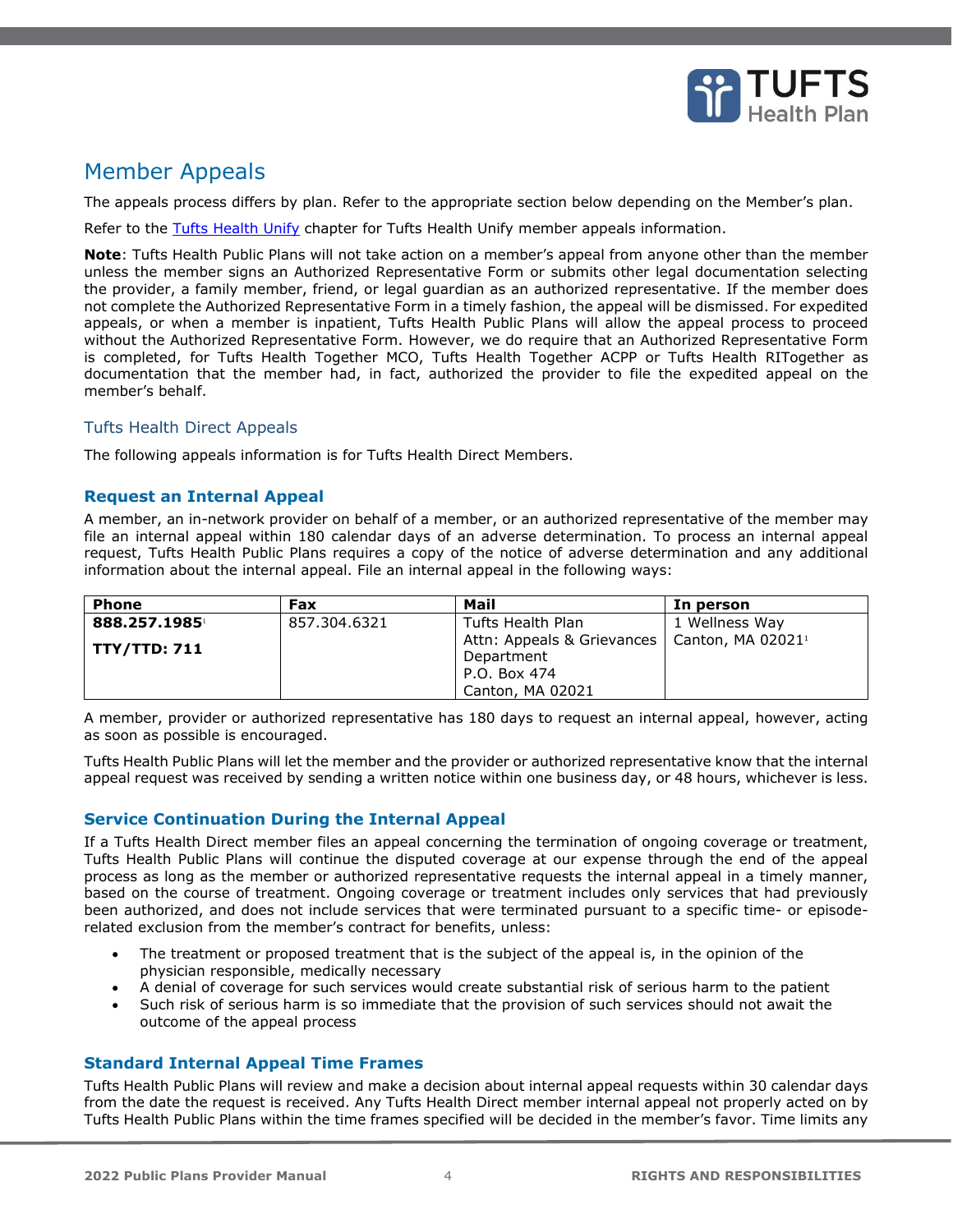

extensions must be made by mutual written agreement between the member, or the authorized representative, and Tufts Health Public Plans.

#### **Reviewing Medical Records as Part of the Internal Appeal**

A Tufts Health Direct member or an authorized representative may send Tufts Health Public Plans written comments, documents or other information relating to a member's internal appeal. If Tufts Health Public Plans needs to review additional medical records, the standard internal appeal period of 30 calendar days begins when the member or authorized representative sends a signed authorization for release of medical records and treatment information, as required. If Tufts Health Public Plans does not receive this authorization within 30 calendar days of receipt of the internal appeal request, a decision on the internal appeal may be issued without reviewing some or all of the medical records. The member has a right to review their case file, which includes information such as medical records and other documents and records considered during the appeal process.

### **Expedited Appeals**

If Tufts Health Public Plans' standard time frame of 30 calendar days could seriously harm a Tufts Health Direct member's life, health or ability to get back to maximum function, or if it will cause a member severe pain that cannot be adequately managed without the requested service, then the member, provider or authorized representative may request an expedited appeal. The member or authorized representative may request an expedited appeal orally, in writing or in person rather than requesting a standard internal appeal. The member or authorized representative may also request an expedited external review from the Massachusetts Office of Patient Protection (OPP) at the same time they request an expedited appeal.

There are three situations when Tufts Health Public Plans may review an internal appeal in an expedited manner, and each situation has a certain time requirement in which the internal appeal must be decided:

- If the member is a patient in a hospital, Tufts Health Public Plans must issue a decision before the member is discharged from the hospital.
- If the provider informs Tufts Health Public Plans in writing that a delay in providing the requested service or supply would result in risk of substantial harm to the member, Tufts Health Public Plans must issue a decision within 72 hours.
- If the member is terminally ill, Tufts Health Public Plans must issue a decision within five business days, unless the services are needed urgently, which shall be resolved within 72 hours.

Tufts Health Public Plans will issue a decision within 48 hours, or in less time for durable medical equipment (DME), as specified in  $958$  CMR 3.309(3), when the provider:

- Certifies that the use of the DME is medically necessary
- Certifies that a denial of coverage for such DME would create a substantial risk of serious harm to the member
- Certifies that such risk of serious harm is so immediate that the provision of such DME should not await the outcome of the normal appeal process

For DME in the event the certifying physician exercises the option of automatic reversal earlier than 48 hours, the physician must further certify as to the specific, immediate and severe harm that will result to the patient absent action within the 48-hour time period.

Any expedited appeal not properly acted on by Tufts Health Public Plans within the time limits specified will be decided in the Tufts Health Direct member's favor. Time limits include any extensions mutually agreed upon between the member, or the authorized representative, and Tufts Health Public Plans.

If the expedited appeal upholds the denial of coverage of treatment regarding terminal illness, Tufts Health Public Plans will allow the member or the authorized representative to ask for a conference. Tufts Health Public Plans will schedule the conference within 10 business days of receiving a request. The conference will be held within five business days of the request if the treating provider determines, after consulting with a Tufts Health Public Plans medical director, that the effectiveness of the proposed treatment or supplies, or any alternative treatment or supplies, would be greatly reduced if not provided at the earliest possible date. The member or the authorized representative can attend the conference.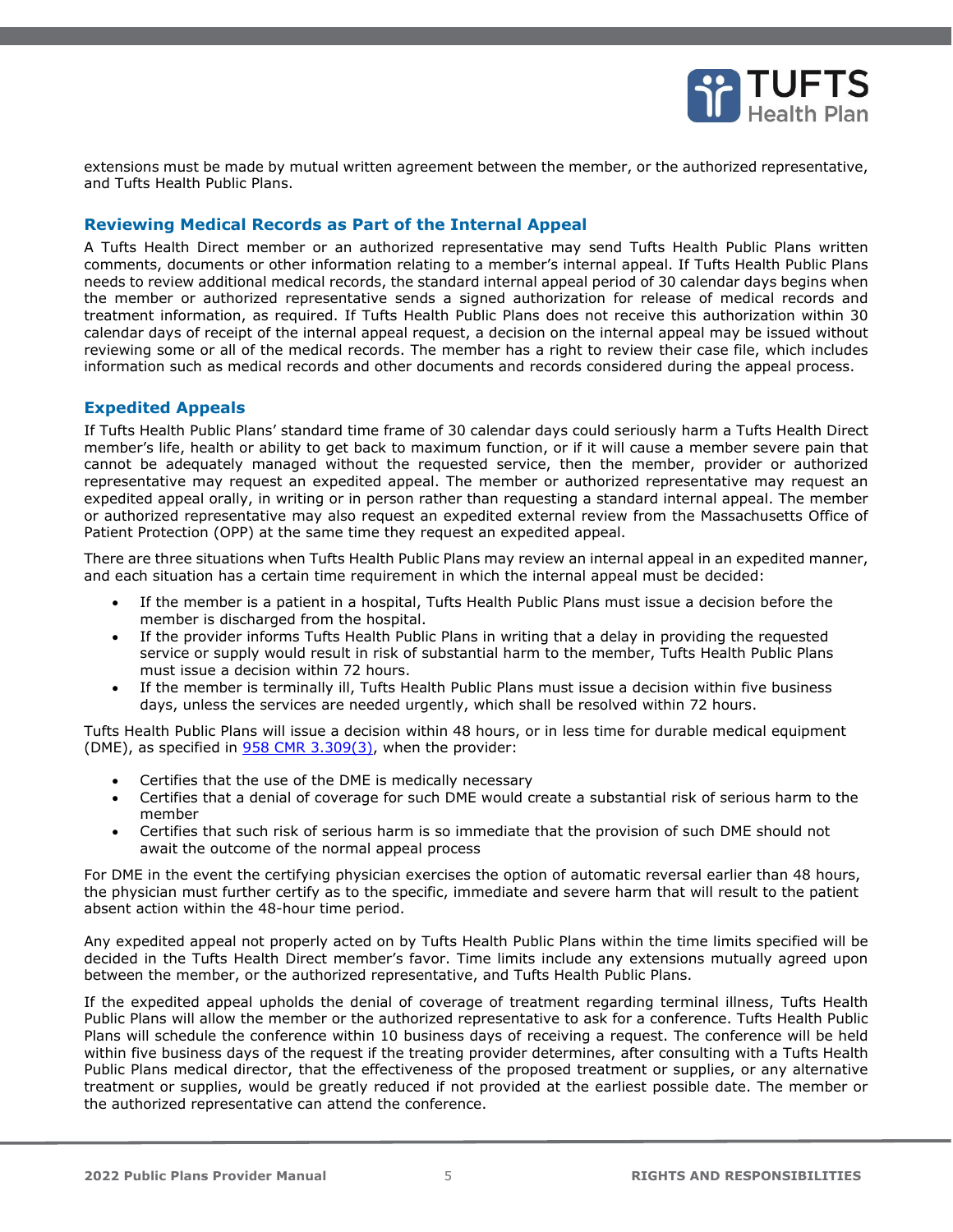

## **Written Notice of Appeal Decisions**

Tufts Health Public Plans will notify the member and any authorized representative of the appeal decisions in writing. For adverse determinations, this notice will include a clinical explanation for the decision and will:

- Include information about the claim including, if applicable, the date(s) of service, the health care provider(s), the claim amount, and any diagnosis, treatment and denial code(s) and their corresponding meaning(s)
- Give specific information upon which Tufts Health Public Plans based the adverse determination
- Discuss the member's symptoms or condition, diagnosis and the specific reasons why the evidence submitted does not meet the relevant medical review criteria
- Specify alternate treatment options Tufts Health Public Plans covers
- Reference and include applicable clinical practice guidelines and review criteria
- Provide a summary of the reviewer's professional qualifications
- Let the member or authorized representative know about options to further appeal the decision, including procedures for requesting an external review and an expedited external review

#### **External Review Process**

Tufts Health Direct members who receive a final adverse determination for a medical necessity appeal have the opportunity to file a request for an external review from the Massachusetts Office of Patient Protection (OPP).

Members, providers or their authorized representatives are responsible for starting the external review process. Tufts Health Public Plans will enclose an External Review Form any time a final adverse determination is issued. To start the review, the member or authorized representative must complete and submit the required form to the OPP within four months of receiving the final adverse determination.

If a Tufts Health Direct member has been receiving a covered service and the plan is terminating these services, the disputed coverage will continue at our expense through the end of the appeal process, as long as the member or authorized representative files the external review request by the end of the second business day after receiving the final adverse determination. If the external review agency decides a member should keep getting the service because there could be substantial harm if the service ends, Tufts Health Public Plans will keep covering the service until the external review is decided, no matter what the final external review decision is.

The OPP will screen all requests for external reviews to see if they:

- Meet the requirements of the external review
- Do not involve a service or benefit we specify in the applicable *Member Handbook* as excluded from coverage
- Result from our issuing a final adverse determination

The member will not need a final adverse determination if the member filed for an expedited external review from the OPP and an expedited appeal from Tufts Health Public Plans at the same time.

The OPP will screen the request for an external review within five business days of receiving the request. Once the case is deemed eligible for external review, the OPP will submit it to the external review agency. The external review agency will then send the member and the authorized representative a written decision within 45 calendar days.

#### **Expedited External Reviews**

A member, provider or an authorized representative may request an expedited external review if a provider certifies in writing to the OPP that a delay in providing the care would result in a serious threat to the member's health. The OPP will screen the request within 48 hours of receiving it. Expedited external reviews are resolved within 72 hours from when the external review agency gets the referral from the OPP. Providers may request an expedited external review at the same time an expedited appeal from Tufts Health Public Plans is requested.

#### **How to Contact the OPP**

If providers or members of Tufts Health Direct have questions about member rights or the external review process, contact the OPP the following ways: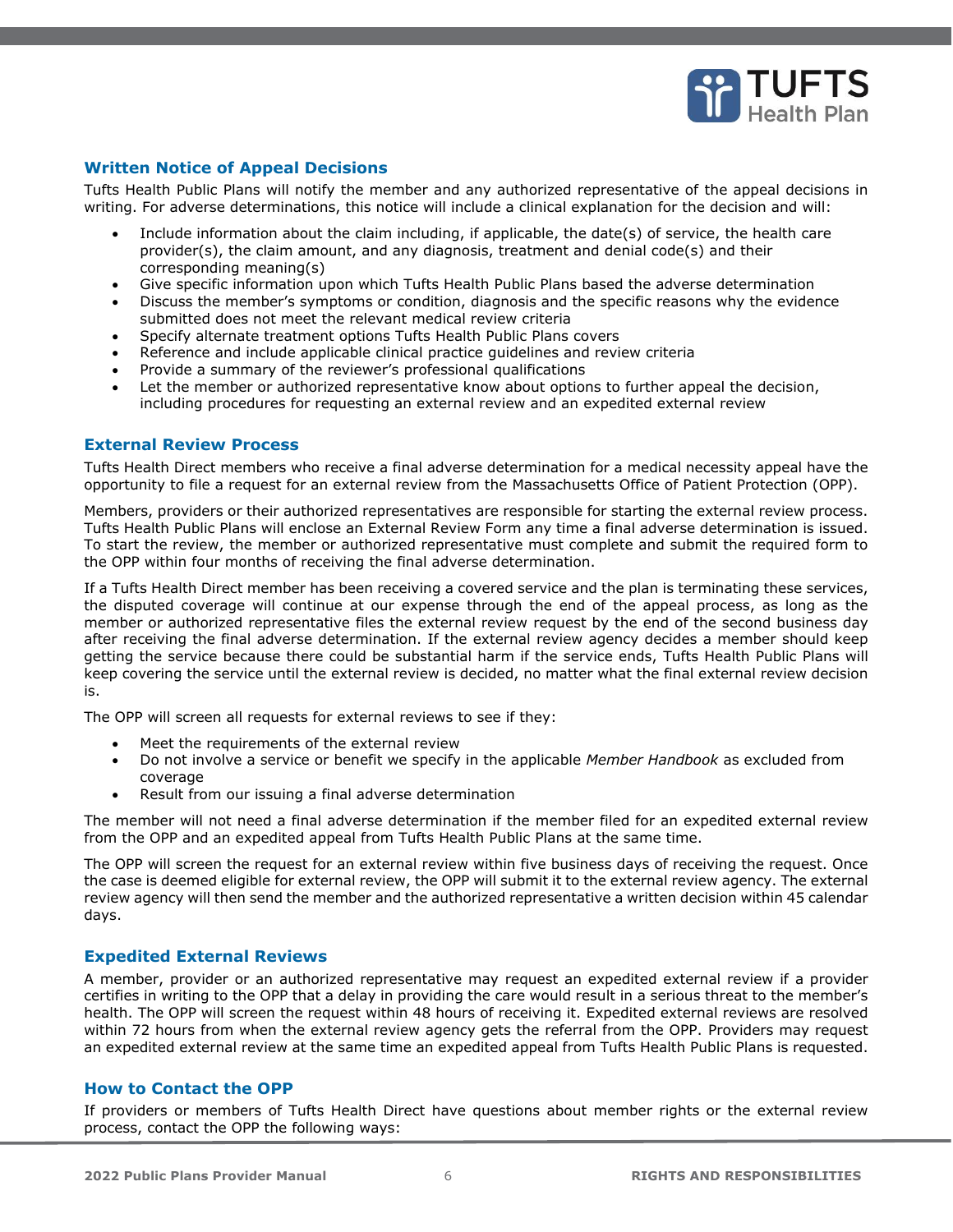

- **Phone:** 800.436.7757
- **Fax:** 617.624.5046
- **Website:** [mass.gov/orgs/office-of-patient-protection](https://www.mass.gov/orgs/office-of-patient-protection)
- **Email:** [hpc.opp@state.ma.us](mailto:hpc.opp@state.ma.us)
- **Mail:**

Health Policy Commission Office of Patient Protection 50 Milk Street, Eighth Floor Boston, MA 02109

## <span id="page-6-0"></span>Medicaid Appeals (Tufts Health Together and Tufts Health RITogether)

A member or an authorized representative can request an internal appeal for Tufts Health Public Plans to review an adverse action.

Tufts Health Public Plans will offer assistance in the filing process, as needed.

## **Appeal Rights**

All members of Tufts Health Together and Tufts Health RITogether and their authorized representatives have specific rights during the internal appeals process, including the right to:

- Make an appointment to present information in person or in writing within the internal appeal time frames
- Send Tufts Health Public Plans written comments, documents or other information about the internal appeal
- Review the member's case file, including such information as medical records and other documents considered during the internal appeal process
- File a grievance if Tufts Health Public Plans asks for more time to make an internal appeal decision, and the member or the authorized representative disagrees
- File a grievance if Tufts Health Public Plans denies a request for an expedited appeal, and the member or the authorized representative disagrees with that decision
- File directly with the BOH (Massachusetts) or OHIC (Rhode Island) if Tufts Health Public Plans does not make an appeal decision within the required time frames (as outlined in the following sections)

## **Requesting an Internal Appeal**

A member or an authorized representative can request an internal appeal to ask that Tufts Health Public Plans reviews any adverse action. To process the request, Tufts Health Public Plans requires a copy of the notice of adverse action, and any additional information about the internal appeal. File an internal appeal in the following ways:

| <b>Phone</b>        | Fax          | Mail                                     | In person                                    |
|---------------------|--------------|------------------------------------------|----------------------------------------------|
| 888.257.1985        | 857.304.6321 | Tufts Health Plan                        | 1 Wellness Way                               |
| <b>TTY/TTD: 711</b> |              | Attn: Appeals &<br>Grievances Department | Canton, MA 02021 <sup>1</sup>                |
| 844.301.4093        | 857.304.6406 | PO Box 474<br>Canton, MA 02021           | 75 Fountain Street                           |
| <b>TTY/TTD: 711</b> |              |                                          | Floor 1<br>Providence, RI 02903 <sup>2</sup> |

**Note:** If an internal appeal is requested by a member or an authorized representative via telephone or in person, Tufts Health Public Plans will request follow-up with a written internal appeal request, unless requesting an expedited appeal.

If Tufts Health Public Plans does not have enough information to make a decision about the internal appeal, we will ask the member or the authorized representative for it. If the additional information is not received, the internal appeal may be denied.

The member or the authorized representative must request an internal appeal within 60 calendar days of the notification of adverse action (or, if the authorized representative or member does not get a notice, within 60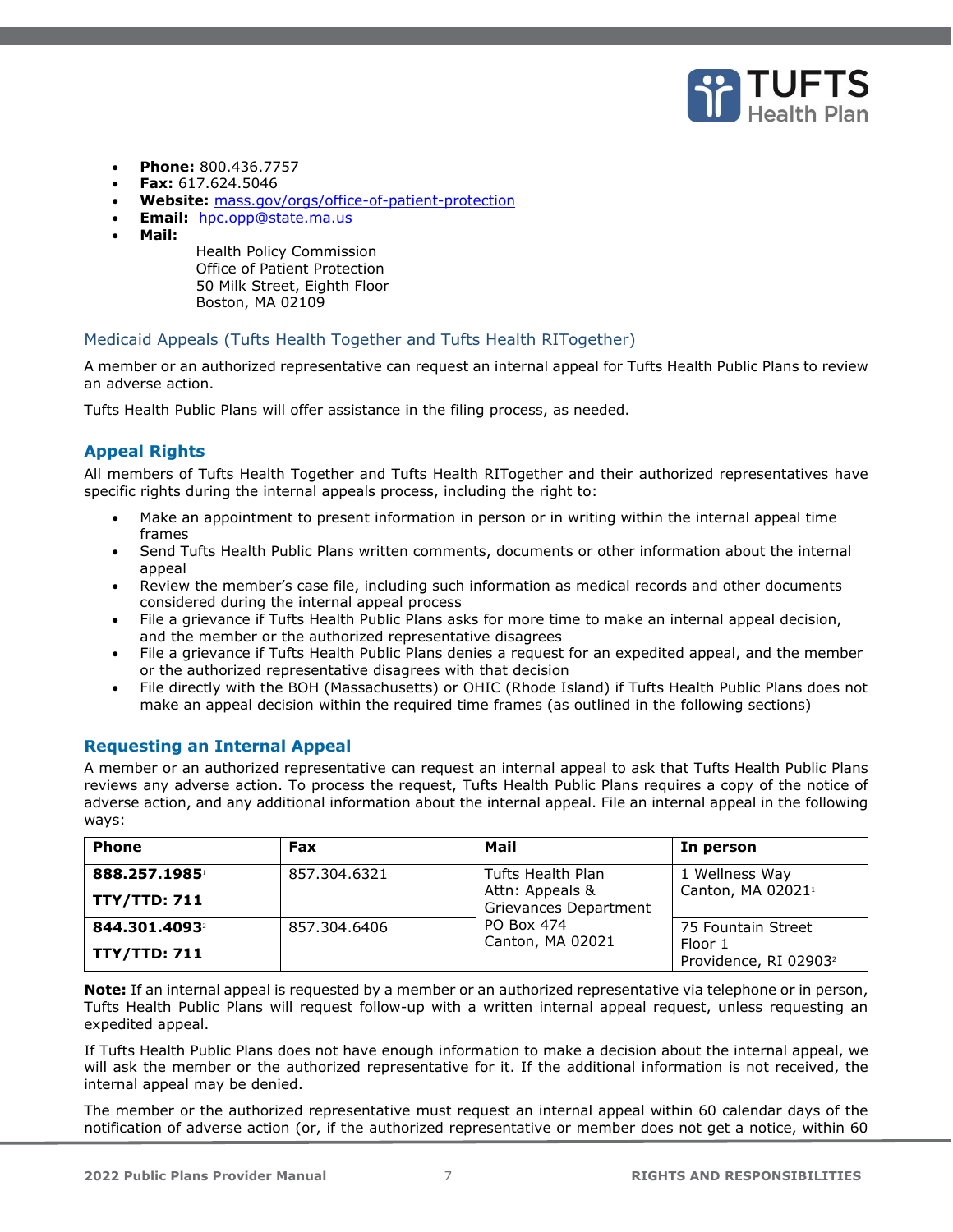

calendar days of learning of the adverse action). The member or the authorized representative may also send written comments, documents or any additional information about the internal appeal. Tufts Health Public Plans will inform the member or the authorized representative in writing within one business day (Massachusetts) or five calendar days (Rhode Island) that the internal appeal request was received.

If Tufts Health Public Plans does not receive the internal appeal request within 60 calendar days, the adverse action will be considered final. Tufts Health Public Plans will dismiss internal appeals the member or the authorized representative requests after 60 days. If the member or the authorized representative believes that the internal appeal was requested on time, the member or the authorized representative has the right to request that the dismissal be reversed and continue the internal appeal. To do so, the member or the authorized representative must send a written request within 10 calendar days of the dismissal. Tufts Health Public Plans will decide whether to reverse the dismissal and continue the internal appeal.

#### **Standard Internal Appeal**

After looking into an internal appeal, including any additional information, Tufts Health Public Plans will make a decision based on a review by a health care professional with the appropriate clinical expertise within 30 days of receiving the appeal. If additional information is needed, and we expect our review to take longer than 30 calendar days, we will inform the member or the authorized representative in writing within two calendar days and ask for an extension of 14 calendar days. At that time, Tufts Health Public Plans will give the member and the authorized representative a new date to resolve the issue. Tufts Health Public Plans may ask for an extension if more information is needed to make a decision, if it is believed the information would lead to approving the request and if Tufts Health Public Plans can reasonably expect to receive this information in 14 calendar days. If the member or the authorized representative disagrees with the decision to take an extension, the member or the authorized representative can file a grievance as described previously. Also, the member or the authorized representative has the right to ask for an extension of 14 calendar days to provide more information.

Unless the member or the authorized representative indicates that the member does not want to get continuing services, Tufts Health Public Plans will keep covering previously approved services until the internal appeal is decided, as long as the request for an internal appeal is received within 10 calendar days of the notice of adverse action (or, if the member or the authorized representative does not get any notice, within 10 calendar days of learning of the adverse action). Note, this does not include denied requests to extend treatment beyond a previously authorized period. If the internal appeal is denied, the member may have to pay for these services.

If Tufts Health Public Plans denies the internal appeal, the member or the authorized representative may request an external appeal/review (fair hearing), following the process described in the [Requesting an External Appeal](#page-8-0) and [Requesting an External Review](#page-8-1) sections.

## **Requesting an Expedited Appeal**

The expedited appeal process exists for circumstances that involve acute medical and/or behavioral health services, and when taking the time for a standard internal appeal could seriously jeopardize the member's life, physical or mental health or ability to attain, maintain or regain maximum function.

A member or an authorized representative can request an expedited appeal in any of the ways previously described how to request an internal appeal. In addition, the member or the authorized representative may request an expedited appeal at night, on weekends or on holidays by calling **888.257.1985** (Massachusetts) or **866.738.4116** (Rhode Island). Hearing impaired dial **711**. The Member or the authorized representative must request the expedited appeal within 60 calendar days of the notification of adverse action (or, if the Member did not receive any notice, within 60 calendar days of learning of the adverse action).

Unless a member of Tufts Health Together or Tufts Health RITogether indicates they do not want to continue getting services, Tufts Health Public Plans will continue covering previously approved services until a decision is made about the expedited appeal or the appeal is withdrawn, as long as the request is received within 10 calendar days of the notice of adverse action (or, if the member did not receive any notice, within 10 calendar days of learning of the adverse action). Note, this does not include denied requests to extend treatment beyond a previously authorized period. If Tufts Health Public Plans denies the expedited appeal, the member may have to pay back the cost of these services.

If the provider, files the expedited appeal request, or if the provider supports the member's expedited appeal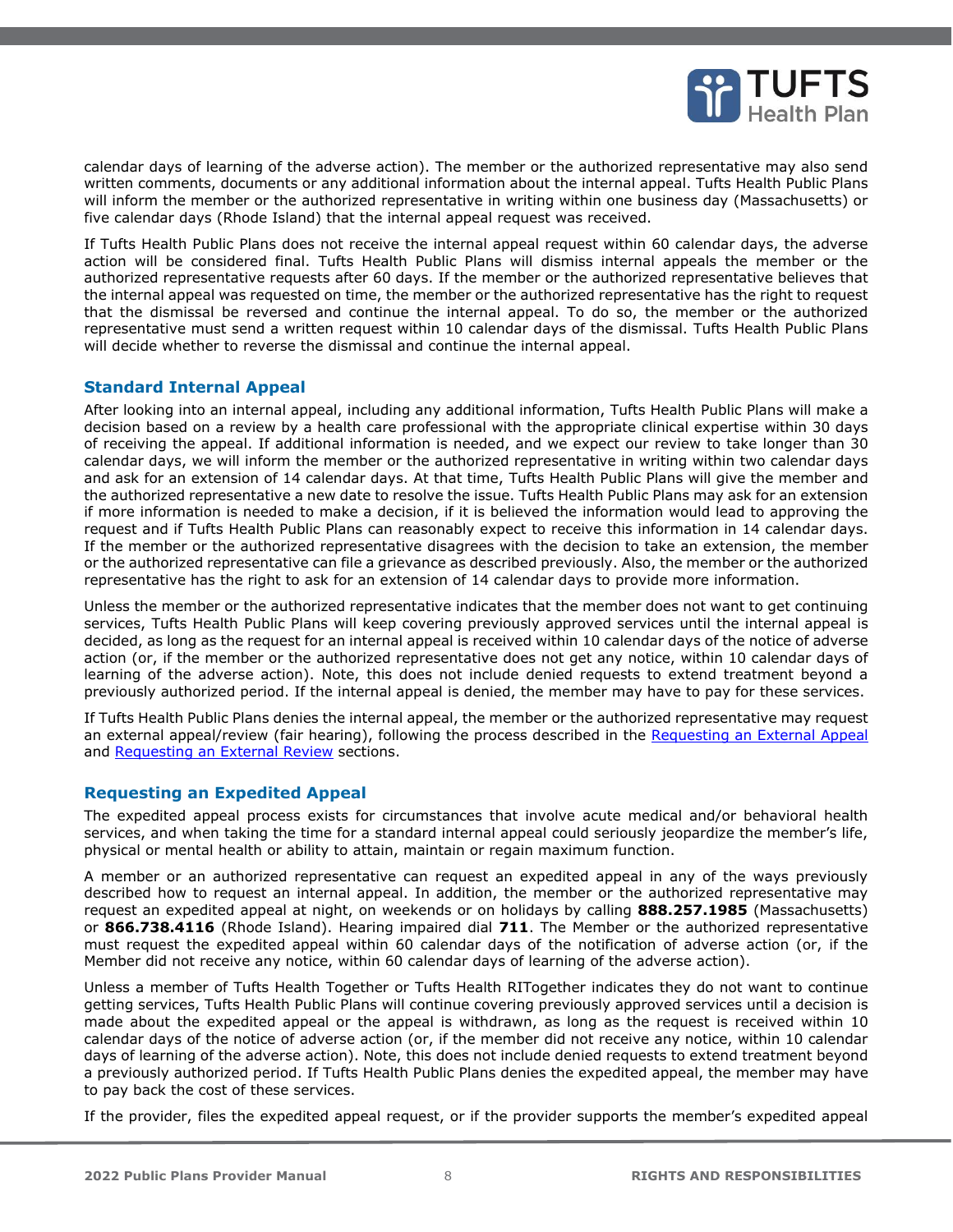

request, then Tufts Health Public Plans will approve the request to speed up the appeal when the request has to do with the member's health condition. Tufts Health Public Plans must have the Authorized Representative Form showing the provider has permission to act on the member's behalf. Please note that although Tufts Health Public Plans requires an Authorized Representative Form giving the provider permission to act on the member's behalf, processing the expedited appeal will not be delayed while waiting to receive the form.

If the request for an expedited appeal does not relate to a specific health condition, Tufts Health Public Plans may or may not decide to speed up the appeal. If Tufts Health Public Plans denies the expedited appeal request, the member and the authorized representative will be informed within one business day (Massachusetts) or two calendar days (Rhode Island) and treat the request as a standard internal appeal (as described earlier). The member or the authorized representative may file a grievance if they disagree with the decision to deny the request for an expedited appeal.

If Tufts Health Public Plans accepts the expedited appeal request, a decision will be made as quickly as the member's condition requires, and in no more than 72 hours, and the member or the authorized representative will be informed of the decision by phone and in writing. If more information is required, if there is a reasonable likelihood that such information would lead to the approval of the request and Tufts Health Public Plans can reasonably expect to receive this information in 14 calendar days, the member or any authorized representative will be notified in writing within two calendar days and take a 14-calendar-day extension. The member or any authorized representative may file a grievance if they disagree with the need for this extension. The member or the authorized representative also has the right to ask for an extension of up to 14 calendar days to provide more information.

If the appeal is denied, the member or the authorized representative may request an external review (fair hearing) from the Office of Medicaid's Board of Hearings (BOH) for Massachusetts or OHIC for Rhode Island, following the process described in the [Requesting an External Appeal](#page-8-0) and [Requesting an External Review](#page-8-1) sections.

## <span id="page-8-0"></span>**Requesting an External Appeal (Tufts Health Together)**

When requesting an external review (fair hearing) with the BOH, a member or an authorized representative may request an external review (fair hearing) directly from the BOH after Tufts Health Public Plans denies an internal appeal; denies an expedited appeal; or if any of these appeals were not resolved within the appropriate time frames.

Tufts Health Public Plans will send a notice of the decision and a copy of the How to Ask for a Fair Hearing form and instructions any time an internal appeal is denied. The provider or the Member can call **888.257.1985** to obtain a copy of the form.

The member or the authorized representative must file a request for an external review (fair hearing) within 120 calendar days from the date of the internal appeal decision.

If the external review involves a decision by Tufts Health Public Plans to reduce, suspend or terminate a member's previously-approved services and a provider wishes for the member to continue receiving the services under dispute during the external review, the BOH must receive the completed form within 10 calendar days of the decision, and the member or the authorized representative must indicate on the BOH application form that the member wants to continue receiving these services. If the external review decision upholds the appeal decision, the member may be held responsible to pay for the cost of these services.

Tufts Health Public Plans will comply with and implement BOH decisions as required.

### <span id="page-8-1"></span>**Requesting an External Review (Fair Hearing) with the Rhode Island EOHHS (Tufts Health RITogether)**

If the member isn't satisfied with the outcome of our internal appeal, the member can request an External Review or State Fair Hearing. This hearing is free-of-charge. Members must exhaust Tufts Health Public Plans' internal appeal process before requesting a State Fair Hearing. To request a State Fair Hearing, call the Executive Office of Health and Human Services Appeals Office at 401.462.2132 (TYY: 401.462.3363) (English and Español).

A State Fair Hearing must be asked for within 120 calendar days of the outcome date of Tufts Health Public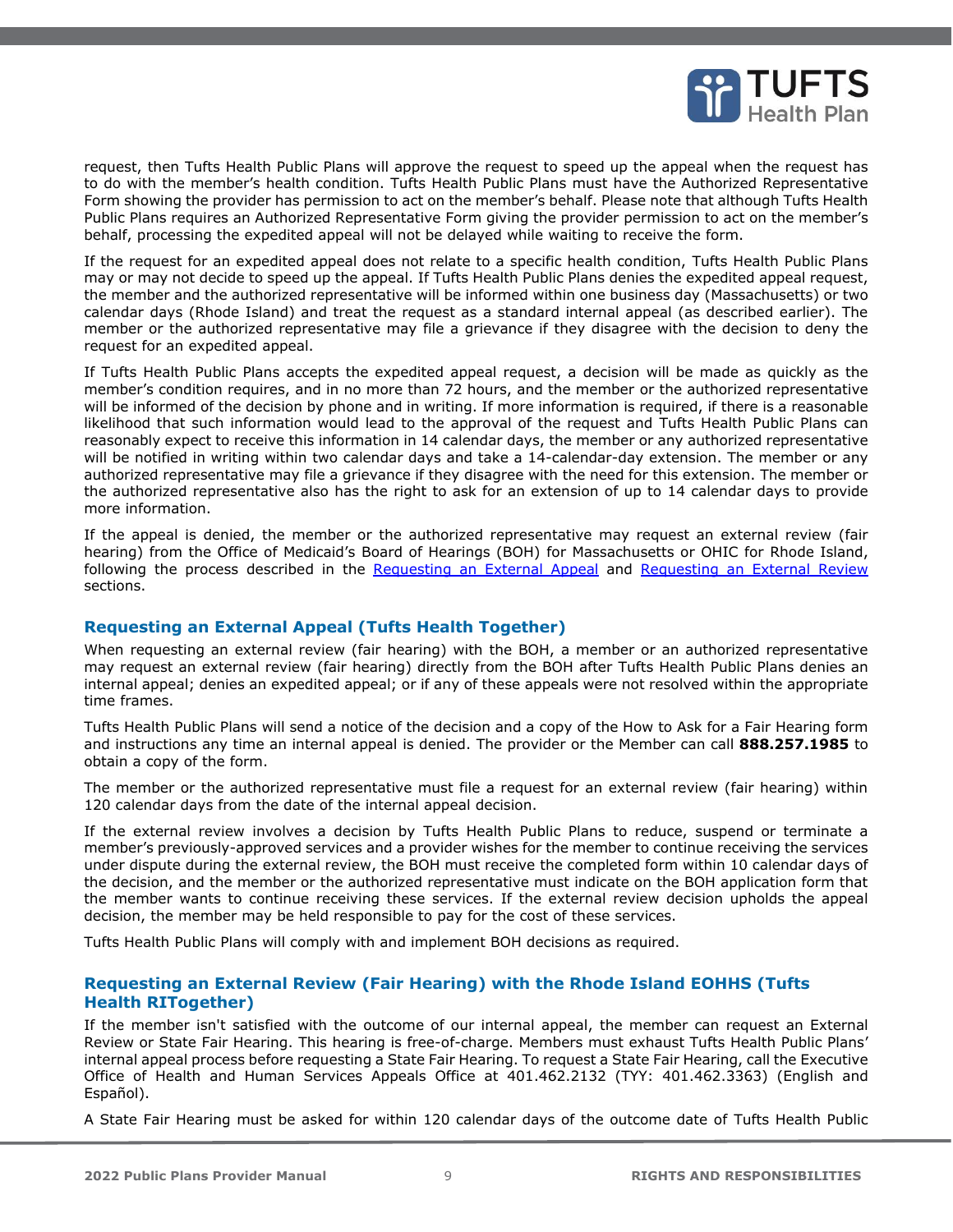

Plans' internal appeal decision.

Members may also ask for an external appeal through an External Review Agency chosen by the Office of the Health Insurance Commission (OHIC). An external appeal must be filed with the External Review Agency (ERA) within 4 months of receiving the notice that the appeal was denied. There is no cost to a member for an external review associated with filing an external appeal with an ERA. However, for providers who request an independent external review on their own behalf, there is an upfront cost of \$210.00.

If the external review involves a decision by Tufts Health Public Plans to reduce, suspend or terminate a member's previously-approved services and a provider wishes for the member to continue receiving the services under dispute during the external review, the DHS must receive the completed form within 10 calendar days of the decision, and the member or the authorized representative must indicate on the DHS application form that the member wants to continue receiving these services. If the external review decision upholds the appeal decision, the member may be held responsible to pay for the cost of these services.

Members who are not satisfied with the outcome of their appeal also have the right to notify the Rhode Island Department of Health at:

EOHHS Appeals Office Virks Building 3 West Road Cranston, RI 02920 Telephone: 401.462.2132 (TTY: 401.462.3363)

For additional assistance, members may contact the Office of the Health Insurance Commissioner's Consumer Assistance Program at 1.885.RIREACH (1.885.747.3224).

Tufts Health Public Plans will comply with the External Review decision or Fair Hearing Decision.

## <span id="page-9-0"></span>Member Rights and Responsibilities

As part of Tufts Health Public Plans' strong commitment to quality care and customer service it is important that members remain informed about their rights and responsibilities. Members are allowed to exercise these rights without having their treatment adversely affected. The following list is included to inform providers of member's rights and responsibilities in order to assist members in receiving the most of their memberships.

#### <span id="page-9-1"></span>Member Responsibilities

- Treat all health care providers with respect and dignity
- Keep scheduled appointments with healthcare providers or provide adequate cancellation or late notice
- Give Tufts Health Public Plans, their PCP, specialists and other health care providers complete and correct information about their medical history, current medications and other matters about their health
- Ask for more information from their PCP and other health care providers if they do not understand what they have been told
- Participate with their PCP, specialists and other health care providers to understand and help develop health improvement plans and goals
- Follow care plans and instructions agreed to with their providers. Understand their health problems and participate in mutually agreed-upon treatment goals, to the degree possible and that refusing treatment may have serious effects on their health
- Contact their PCP or behavioral health provider for follow-up care within 48 hours of visiting the emergency room
- Change their PCP or behavioral health provider if they are not happy with their current care
- Voice concerns and complaints clearly
- Inform Tufts Health Public Plans of the following:
	- If they have access to any other insurance
	- If potential fraud and/or abuse is suspected
	- Of any address, phone or PCP changes. **Note:** The member is responsible for reporting changes to the state as well.
	- If they are pregnant or any other family composition changes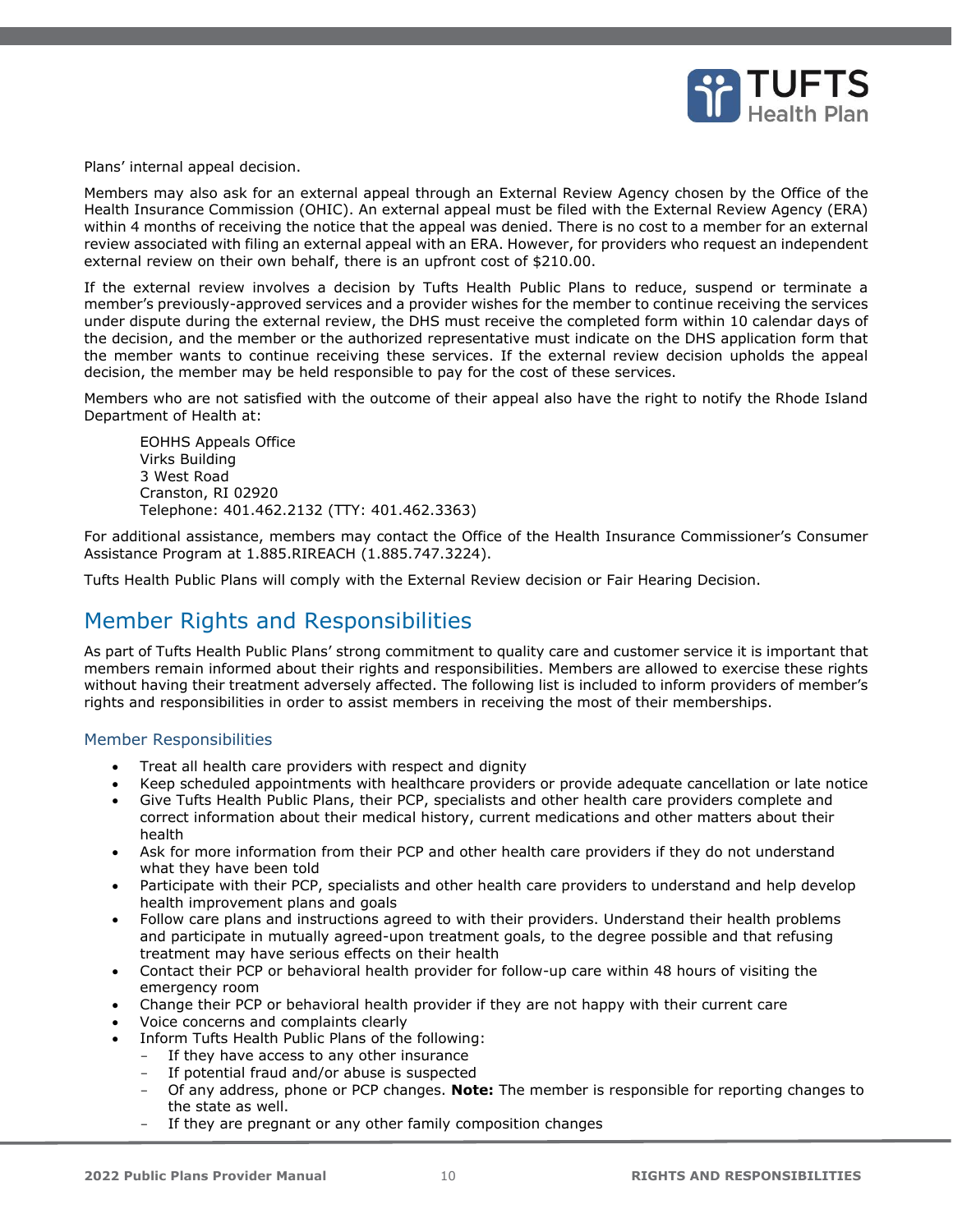

• Supply, to the extent possible, information needed by their healthcare providers and Tufts Health Public Plans and to the providers who provide their care

#### <span id="page-10-0"></span>Member Rights

- Be treated and accepted with respect, privacy and dignity regardless of race, ethnicity, creed, religious belief, sexual orientation, privacy, health status, gender, age, language needs, disability or source of payment for care
- Receive information on all available treatment options and alternatives, presented in a manner appropriate to the member's condition and ability to understand
- Receive a second opinion on a medical procedure, and to have Tufts Health Public Plans cover a second opinion consultation for members of Massachusetts plans
- Receive a second opinion for proposed treatment and care for members of RITogether
- Obtain medically necessary treatment, including emergency care
- Receive information about our organization, services, PCPs, specialists, other providers and member rights and responsibilities
- Have a candid discussion of appropriate or medically necessary treatment options for condition(s) regardless of cost or benefit coverage
- Work with their PCP, specialists and other providers to make decisions about their health care
- Accept or refuse medical or surgical treatment
- Call their PCPs and/or behavioral health provider's office 24 hours a day, seven days a week
- Expect that their health care records are private, and that Tufts Health Public Plans and their providers abide by all laws regarding confidentiality of patient records and personal information, in recognition of members' rights to privacy
- File a grievance to express dissatisfaction with Tufts Health Public Plans, their providers or the quality of care or services received
- Appeal a denial or adverse action/determination Tufts Health Public Plans makes for their care or services
- Be free from any form of restraint or seclusion used as a means of coercion, discipline or retaliation
- Receive services in a culturally competent manner
- Obtain written notice of any significant and final changes to our provider network, including but not limited to PCP, specialist, hospital and facility terminations that affect them
- Ask for and get copies<sup>3</sup> of their medical records, and ask that Tufts Health Public Plans amend or correct the records, if necessary
- Receive covered services
- Make recommendations about member rights and responsibilities
- Ask for more information or explanation on anything included in the *Member Handbook*, either orally or in writing
- Ask for a duplicate copy of the *Member Handbook* at any time
- Ask for and receive the *Member Handbook* and other Tufts Health Public Plans information translated into their preferred language or in their preferred format
- Exercise their rights without having treatment adversely affected
- Be furnished ACPP Covered Services when applicable
- Be furnished MCO Covered Services when applicable

## <span id="page-10-1"></span>Privacy Rights

Tufts Health Public Plans is committed to protecting the rights and privacy of members. Our Notice of Privacy [Practices](https://tuftshealthplan.com/documents/members/legal/notice-of-privacy-practices) describes how Tufts Health Public Plans may use and disclose protected health information (PHI), and how members can get this information.

Notice of Privacy Practices is available online, in the *Member Handbooks* or by calling Provider Services at

<sup>3</sup> Massachusetts providers may charge a reasonable fee for the expense of providing copies, in compliance with 243 CMR 2.07(13)(b). The provider may not charge a fee to any member if the record is requested for the purpose of supporting a claim or appeal. Rhode Island providers may charge a reasonable administrative fee for copying medical records; however, the transfer of medical records cannot be delayed due to non-payment of administrative fees. [Records](http://www.health.ri.gov/medicalrecords/about/feesforcopying/) should be provided within 30 days.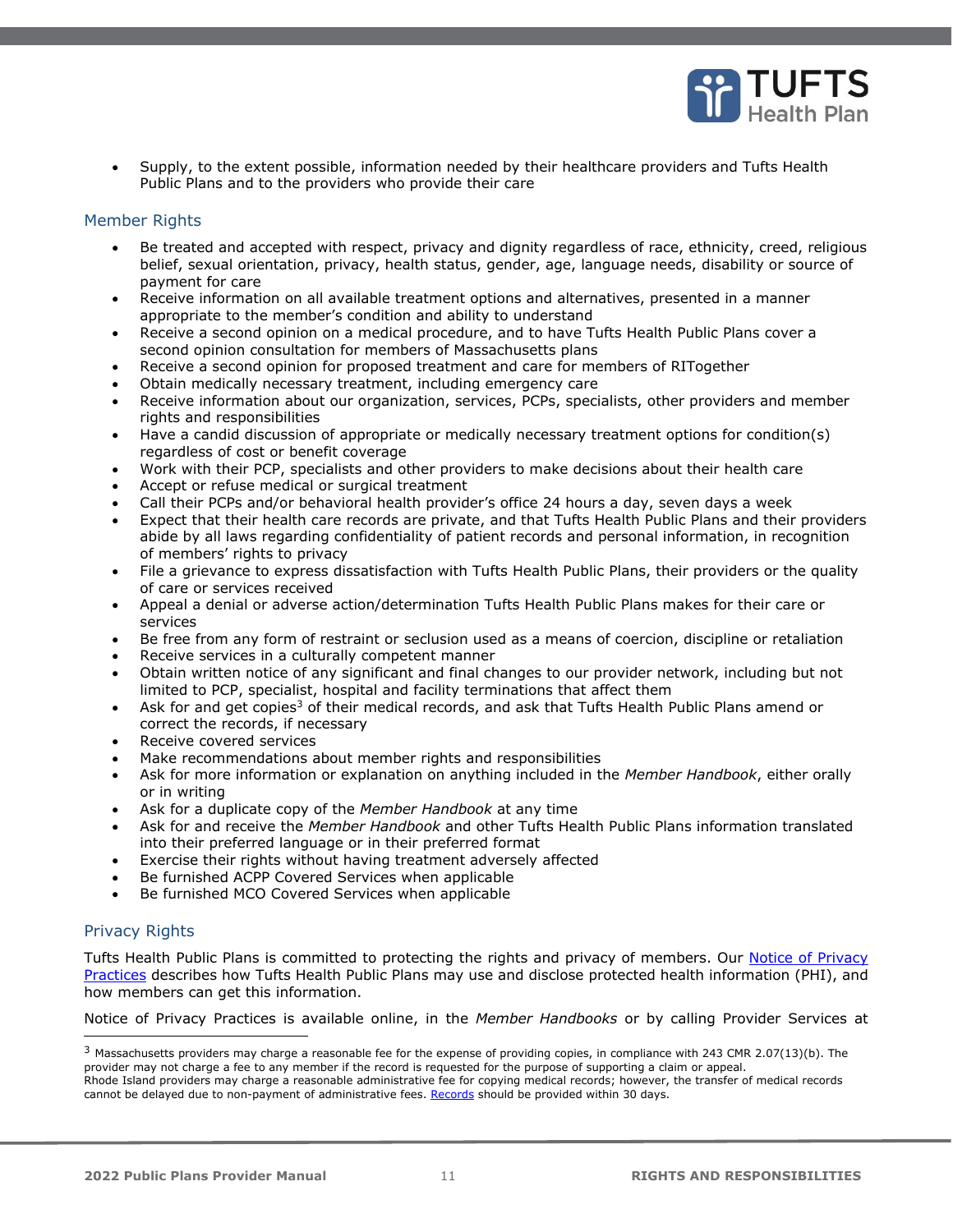

**888.257.1985** (Massachusetts) or **866.738.4116** (Rhode Island). Tufts Health Public Plans and the member's provider are required by state and federal law (including HIPAA) to maintain the privacy of members' PHI and members' other personal information across our organizations, including oral, written and electronic forms of member information. The provider's obligation to maintain the confidentiality of member information is also included in the provider contract.

#### <span id="page-11-0"></span>Advance Directives

Members have certain rights relating to an advance directive. Advance directives are written instructions, sometimes called a living will, health care proxy or durable power of attorney for health care. If a member is no longer able to make decisions about their health care, having an advance directive in place can help. These written instructions tell providers what to do if the member cannot make health care decisions and may authorize a Tufts Health Public Plans designated individual, also known as a health care agent or proxy, to make decision on them behalf. Tufts Health Public Plans has the authority to audit member records for the presence of advance directives.

Members who execute an advance directive or health care proxy also have the right to:

- Make decisions about their medical care
- Get the same level of care as Members without an advance directive and be free from any form of discrimination
- Get written information about their health care provider's advance directive policies
- Have their advance directive, if they have one, in their medical record

In Massachusetts, members at least 18 years old and who have sound mind can make decisions for themselves. Members may also choose someone else to be their health care agent or health care proxy. The health care agent or proxy is a person who can make health care decisions for them in the event that their health care providers determine that they are unable to make their own decisions.

To choose a health care agent or proxy, a member must fill out a Health Care Proxy Form, available from their provider, another provider or Contacting Member Services. Tufts Health Public Plans members can also request a Health Care Proxy Form from the Commonwealth of Massachusetts. Members can write to the address below and send a self-addressed stamped envelope to:

Commonwealth of Massachusetts Executive Office of Elder Affairs 1 Ashburton Place, Fifth Floor Boston, MA 02108

## <span id="page-11-1"></span>Permissible Marketing Activities

As a state-contracted Managed Care Organization (MCO) and Accountable Care Partnership Plan (ACPP), Tufts Health Public Plans must meet, as appropriate, MassHealth, Health Connector, EOHHS and Centers for Medicare & Medicaid Services (CMS) requirements, and other applicable state and federal regulations related to Member marketing activities.

#### <span id="page-11-2"></span>Massachusetts Marketing Activities

Our Massachusetts state contract includes the following definitions:

**Marketing** is any communication from Tufts Health Public Plans, its employees, providers, agents or subcontractors, to an eligible member who is not enrolled in Tufts Health Public Plans and that reasonably can be interpreted as intended to influence the eligible member to enroll in Tufts Health Public Plans, or either to not enroll in, or to disenroll from, another MCO or MassHealth Primary Care Clinician plan. This includes the production and dissemination by or on behalf of Tufts Health Public Plans of any marketing materials. Marketing shall not include any personal contact between a provider and a member who is a prospective, current or former patient of that provider regarding the provisions, terms or requirements of MassHealth, the Health Connector or CMS as they relate to the treatment needs of that particular member.

**Provider-site marketing** is any activity occurring at or originating from a provider site, whereby Tufts Health Public Plans staff or designees, including physicians and office staff, personally present Tufts Health Public Plans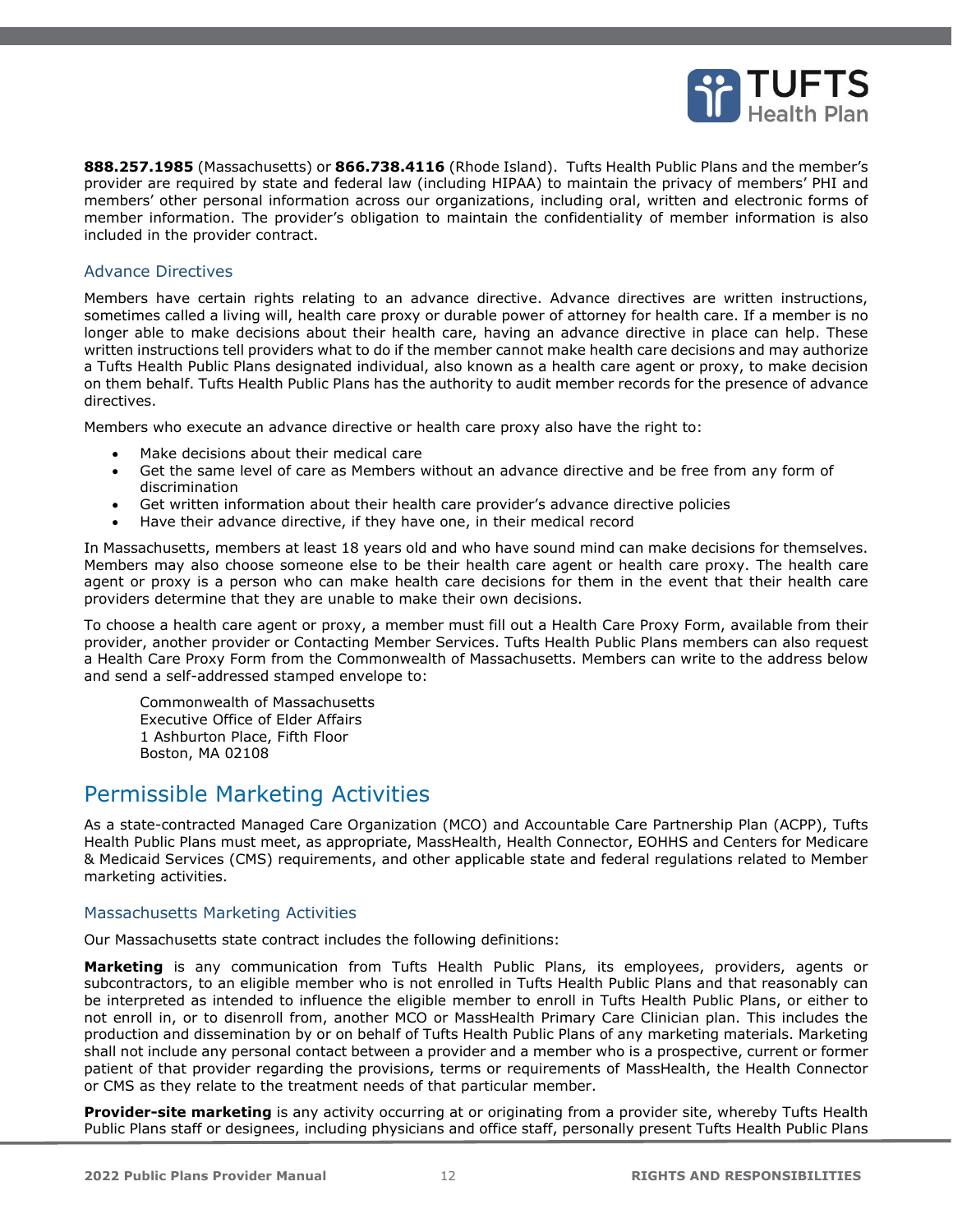

and/or MassHealth marketing materials or other provider-site marketing materials to eligible individuals to convince them to enroll in Tufts Health Public Plans. This type of marketing also includes direct mail campaigns you send to your patients eligible for MassHealth or qualified health plans.

**Marketing materials** are materials that are produced in any medium, by or on behalf of Tufts Health Public Plans, and can reasonably be interpreted as intended for marketing to eligible individuals. This includes the production and dissemination by or on behalf of Tufts Health Public Plans of any promotional material or activities by any medium including, but not limited to, oral presentations and statements, community events, print media, online, audiovisual tapes, radio, television, billboards, Yellow Pages, and advertisements that explicitly or implicitly refer to MassHealth, the Health Connector or CMS, and are targeted in any way toward eligible individuals.

Our contracts require Tufts Health Public Plans to inform providers of this and, as a contracted provider, you must comply as well. Tufts Health Public Plans regularly reviews these policies and will provide any changes in writing.

Tufts Health Public Plans and contracted Tufts Health Public Plans providers may engage in only the following marketing activities, in accordance with MassHealth, Health Connector and CMS requirements:

- Implementing state-approved targeted marketing campaigns and distributing and/or publishing approved marketing materials in our service area by:
	- Posting written marketing materials at provider sites and other service areas
	- Initiating mailing campaigns
	- Advertising via television, radio, newspaper, websites, online, and other audio or visual advertising
- Sponsoring a health fair or community activity. We may conduct or participate in health fair marketing and other community activities if:
	- Regulators preapprove any marketing materials we distribute
	- Any free samples and gifts we offer (which will be of only a nominal value) are made available to all event attendees, regardless of their intent to enroll in our plan
- Participating in state-sponsored health benefit fairs

Tufts Health Public Plans and contracted Tufts Health Public Plans providers may NOT engage in the following marketing activities, in accordance with MassHealth, Health Connector and CMS requirements:

- Distributing any marketing materials EOHHS or the Health Connector does not approve
- Distributing any inaccurate, false, misleading, confusing or fraudulent marketing materials, including but not limited to making any assertion or statement, whether written or oral, that:
	- The recipient of the material must enroll in our plan to obtain benefits or to not lose benefits
	- CMS, the federal or state government, or a similar entity endorses Tufts Health Public Plans
- Engaging in any misleading, confusing or fraudulent marketing activities that misrepresent MassHealth, EOHHS, the Health Connector, Tufts Health Public Plans or CMS
- Seeking to influence a member's Tufts Health Public Plans enrollment in conjunction with the sale or offering of any non-health-insurance products (e.g., life insurance, which Tufts Health Public Plans does not offer)
- Seeking to influence a member's Tufts Health Public Plans enrollment in conjunction with the sale or offering of cash, cash equivalents or in-kind gifts
- Engaging directly or indirectly in door-to-door, telephonic or any other cold-call marketing activities
- Conducting any provider-site marketing, except as previously discussed
- Engaging in marketing activities that target members on the basis of health status or future need for health care services, or which otherwise may discriminate against individuals eligible for health care services

Contact Provider Services at **888.257.1985** with any questions about marketing activities.

## <span id="page-12-0"></span>Rhode Island Marketing Activities

Marketing means any communication, to a Medicaid member that can reasonably be interpreted as intended to influence the recipient to enroll in Medicaid Managed Care (42 CFR 438.104).

Marketing materials means materials that are produced in any medium that can reasonably be interpreted as intended to market to Potential Enrollees or Enrollees to change Health Plans.